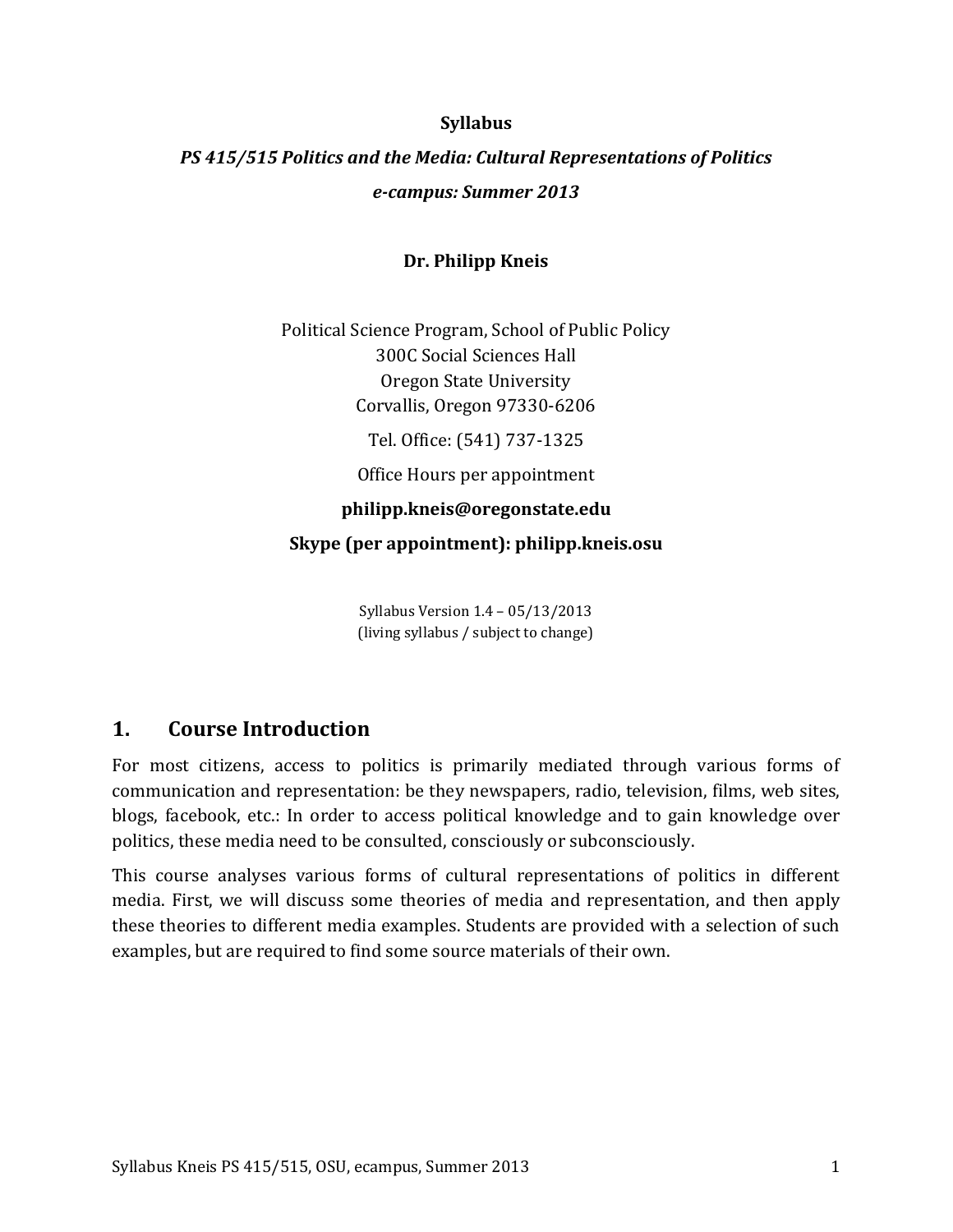# **2. Student Learning Outcomes**

The course seeks to develop in students…

- a basic understanding of theories of media
- an understanding of representations of politics in various forms
- discuss the necessity to theorize history and politics, and apply different theoretical models to different circumstances
- present the basic argument of a scholarly text
- research suitable examples for a case study
- work collaboratively
- conduct research and write a research paper based upon what was discussed in class, and the student's own research interest

# **3. Course Policy**

- Regular participation in the online discussions and class activities is mandatory. Students should be prepared to log in to participate in the online course on at least two days per week, starting no later than Wednesday each week. They are required to read all course materials, and to also conduct further research on their own.
- A seminar thrives on the regular participation of every single member of the group. You are expected to participate actively in the discussions, and you should feel free to do so. This is a place to learn, not a place to be perfect. You do not need to be intimidated. Everyone is in the same boat.
- Respect your fellow students.
- If somebody makes a mistake, be patient and understanding. Make any criticism about the argument and the issue, not about the person.
- People are indeed able to see things differently, even though they have the same facts.
- During the course there may be some unforeseen circumstances which arise that alter the schedule below. In this case it will be YOUR responsibility to monitor announcements to find out what those adjustments might be.
- This is a living syllabus, it may be subject to change.
- If you are experiencing problems with this course, its content, the readings, my teaching style, I strongly encourage you to raise your concerns at the earliest possible moment. You can do so by visiting me during my office hours. Office hours will be held by appointment in person, by phone, or by Skype. You may also e-mail me about private concerns, though I encourage all students to use the General Discussion forum to post general questions about the course and course content.
- Student Conduct: To fully understand student conduct expectations (definitions and consequences of plagiarism, cheating, etc.), see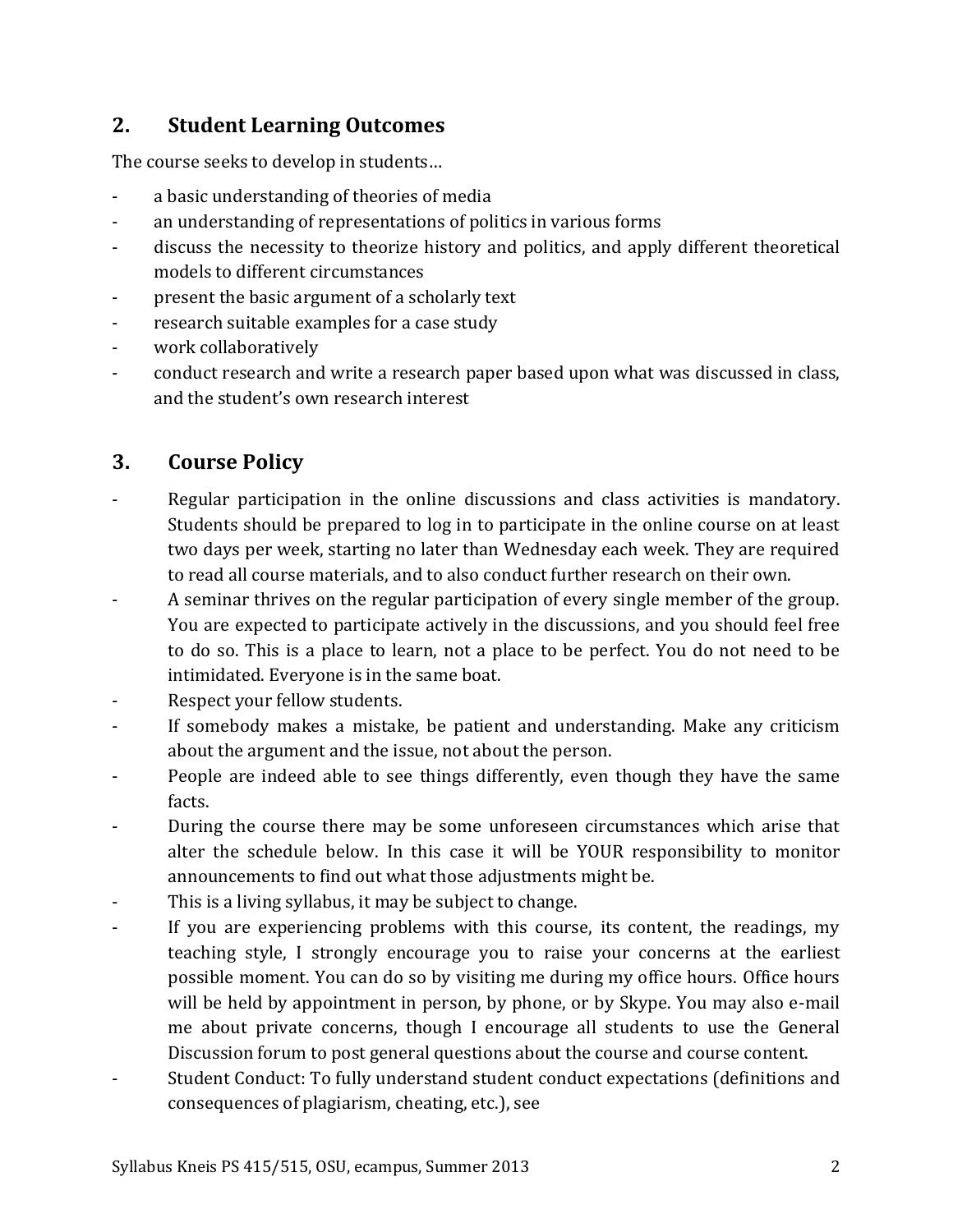<http://oregonstate.edu/studentconduct/regulations/index.php#acdis>.

- The Writing Center provides students with a free consulting service for their writing assignments, see [http://cwl.oregonstate.edu/owl.php.](http://cwl.oregonstate.edu/owl.php)
- In the case that I feel attendance and reading progress are below reasonable expectations, I reserve the right to do a quiz in order to check on reading progress. These would have 2 questions. If every question is answered correctly, your total point balance will be unaffected. Any question answered wrongly (or not at all) will downgrade your total points by -0.25 points. You can avoid such tests if everybody attends regularly, participates actively, and does their reading.

# **4. Bibliography of Required Texts**

See Blackboard for further reading assignments.

Week.Text# Texts in alphabetical order

| 2.03 | Adorno, Theodor W., Anson G. Rabinbach. "Culture Industry Reconsidered."<br>New German Critique 6 (Autumn, 1975): 12-19.                                                                                                                                          |  |  |  |  |
|------|-------------------------------------------------------------------------------------------------------------------------------------------------------------------------------------------------------------------------------------------------------------------|--|--|--|--|
| 3.02 | Anderson, Benedict. Imagined Communities. Reflections on the Origin and<br>Spread of Nationalism. London, New York: Verso, 1983. 1-46.                                                                                                                            |  |  |  |  |
| 2.01 | Assmann, Jan. "Collective Memory and Cultural Identity." New German Critique<br>65 (Spring/Summer 19995): 125-133.                                                                                                                                                |  |  |  |  |
| 5.02 | Barthes, Roland. "The Death of the Author." In: Image - Music - Text. Trans.<br>Stephen Heath. New York: Hill and Wang, 1977. 142-148.                                                                                                                            |  |  |  |  |
| 3.03 | Bellah, Robert N. "Civil Religion in America." Dædalus 96:1 (Winter 1967): 1-<br>21. Retrieved from: http://www.robertbellah.com/articles 5.htm<br>(05/10/2013).<br>and Bill Moyers interview:<br>http://www.pbs.org/moyers/journal/archives/bellahwoi_flash.html |  |  |  |  |
| 4.02 | Federman, M. "What is the Meaning of the Medium is the Message?" (2004).<br>Retrieved from http://individual.utoronto.ca/markfederman/<br>MeaningTheMediumistheMessage.pdf. (05/10/2013).                                                                         |  |  |  |  |
| 5.03 | Habermas, J., Sara Lennox, and Frank Lennox. "The Public Sphere: An<br>Encyclopedia Article." New German Critique 3 (Autumn, 1974): 49-55.                                                                                                                        |  |  |  |  |
| 3.04 | Kellner, Douglas M., Meenakshi Gigi Durham. "Adventures in Media and<br>Cultural Studies: Introducing the KeyWorks." In: Kellner, Douglas M.,<br>Meenakshi Gigi Durham, eds. Media and Cultural Studies. KeyWorks. London:<br>Blackwell, 2006. ix- xxxviii.       |  |  |  |  |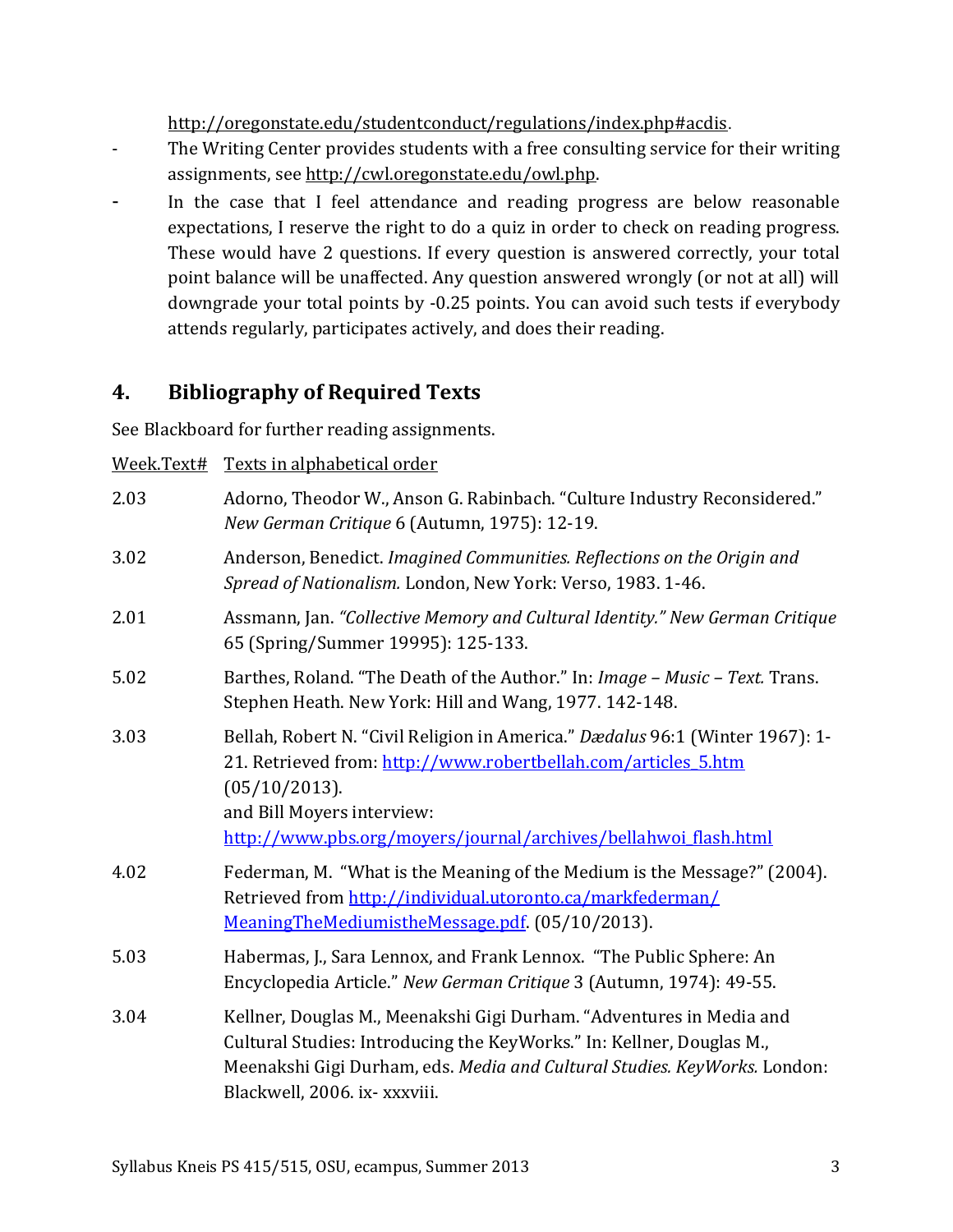| 4.01 | McLuhan, Marshall. "The Playboy Interview." Playboy Magazine (March<br>1969). Retrieved from<br>http://www.digitallantern.net/mcluhan/mcluhanplayboy.htm<br>(05/10/2013).                                                                                                     |  |  |  |  |  |
|------|-------------------------------------------------------------------------------------------------------------------------------------------------------------------------------------------------------------------------------------------------------------------------------|--|--|--|--|--|
| 5.01 | Murfin, Ross C., Johanna M. Smith. "What Is Cultural Criticism?" In: Murfin,<br>Ross C., ed. Case Studies in Contemporary Criticism: Heart of Darkness. Boston:<br>Bedford/St. Martin's, 1996. Retrieved from<br>http://www.usask.ca/english/frank/cultint.htm. (05/10/2013). |  |  |  |  |  |
| 2.02 | Nye, Joseph. "Soft Power." Foreign Policy 80 (Autumn 1990): 153-171.                                                                                                                                                                                                          |  |  |  |  |  |
| 5.04 | Papacharissi, Zizi. "The Virtual Sphere: The Internet as a Public Sphere." New<br>Media Society 4:9 (2002): 9-27.                                                                                                                                                             |  |  |  |  |  |
| 3.01 | Plato's Theories of Politics, Media and Representation. Excerpts from the<br>Republic and Phaedrus.                                                                                                                                                                           |  |  |  |  |  |
| 4.04 | Poster, Mark. "Global Media and Culture." New Literary History 39 (2008):<br>685-703.                                                                                                                                                                                         |  |  |  |  |  |
| 4.03 | Postman, Neil. "Amusing Ourselves to Death." Address at 1984 Frankfurt Book Fair.<br>Retrieved from http://www.suu.edu/honors/Amusing%200urselves.pdf.<br>(05/10/2013).                                                                                                       |  |  |  |  |  |
|      | "The Information Age: A Blessing or a Curse?" The Harvard International<br>Journal of Press/Politics 9:2 (2004): 3-10.                                                                                                                                                        |  |  |  |  |  |
|      | "Five Things We Need to Know About Technological Change." Talk delivered<br>in Denver Colorado, March 28, 1998.                                                                                                                                                               |  |  |  |  |  |
| 2.04 | White, Hayden. "The Value of Narrativity in the Representation of Reality."<br>Critical Inquiry 7:1 (Autumn, 1980): 5-27.                                                                                                                                                     |  |  |  |  |  |

# **5. Course Assignments and Grading**

### **General Remarks:**

- All these assignments are submitted in writing. The two presentations have to be submitted to the entire class via the discussion forum (upload as PDF), the response and research paper are only sent to the instructor via e-mail (if you do not receive a confirmation that I have received it within 2 business days, please tell me).
- You are expected to use correct English. If there too many mistakes, text understanding may suffer, and you may also be downgraded for complexity. Perform a spell-check (not just via the computer!).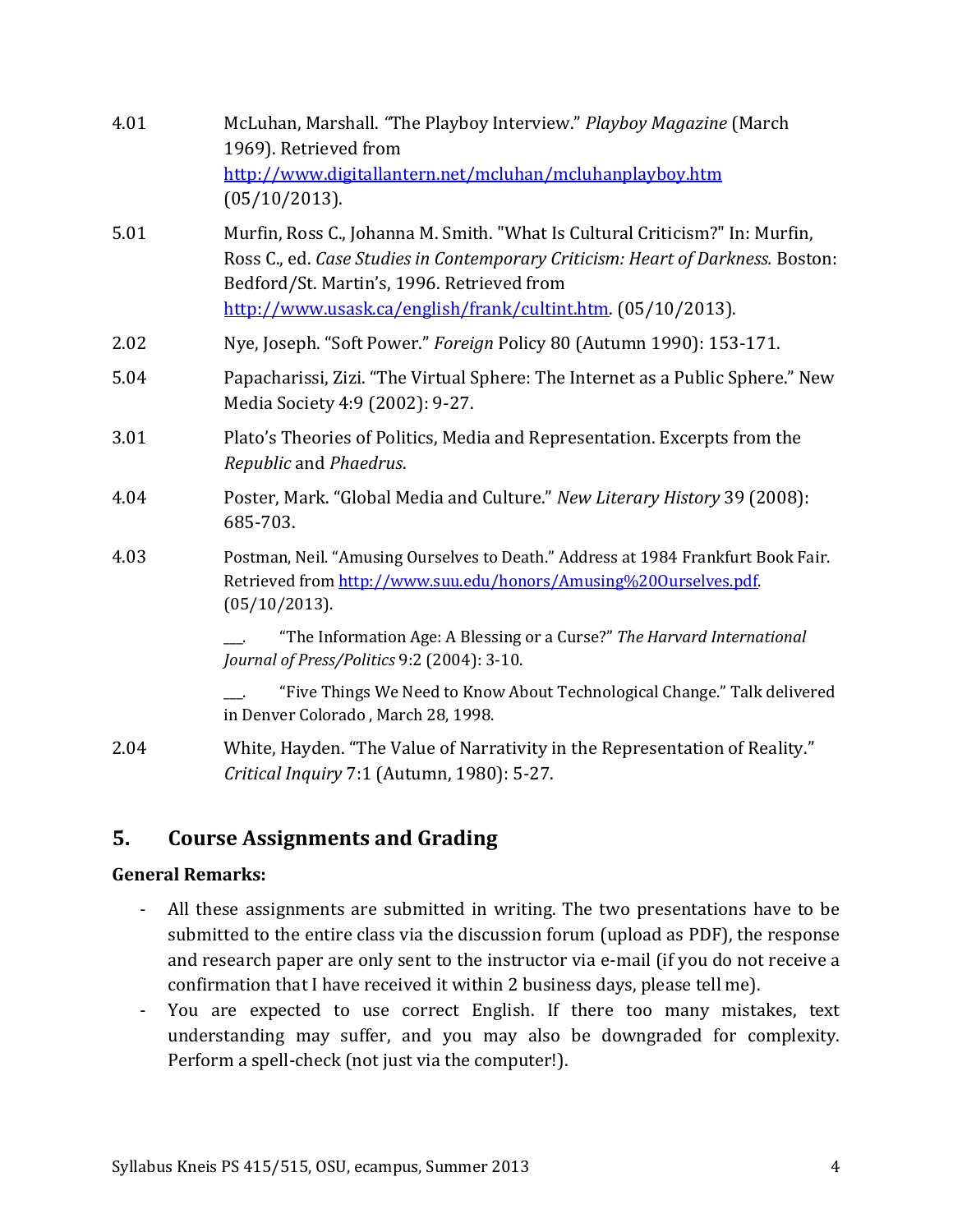- Text formatting for **all** assignments except discussion posts: 12 point Times, 1.5 spaced, 1 in. margins. Include your name, assignment type, and date in the first line, second line title in bold, one free line, then the text, then works cited, such as:

Name, First Name: Text Presentation, MM/DD/YYYY

**Title of Your Presentation (either a topical title, or "Presentation on the Text by N.N.")**

Text (of the length specified)

#### **Works Cited**

List the works you cited, either APA or MLA style

- Pages have to be numbered.

#### **Researching Articles and Books:**

- Any materials you find for use in your own research should be coming from academic journals or books. You may also use original sources (media examples), but need to find 2 research articles minimum.
- Research articles or books are basically distinguished from other materials in that they do not primarily focus on exposition but on analysis, and on commenting on other research. The articles chosen for this class are supposed to serve as examples.
- You can find such materials, for instance, through the use of Google Scholar [\(http://scholar.google.com\)](http://scholar.google.com/). Library catalogs will be available to you as well.
- News sources and statistics can be used but only to supplement research articles, not to replace them.
- Internet sources are good if they are of a scholarly nature.
- Wikipedia can be a good starting point for research it is never its ultimate end!

### **Explanation of individual assignments:**

1) **Presentation of an assigned text (5 points / 10%).** In the beginning of the quarter, the texts will be distributed amongst all participants. The presentation should introduce the main arguments of the text and briefly explain the historical background. The length of the presentation should be **approx. 1 page of text**. Presenters will then also be responsible for facilitating the class discourse by being the experts on the text. Whether you are presenting or not, **everybody is required to read all the texts**, unless they are marked as additional.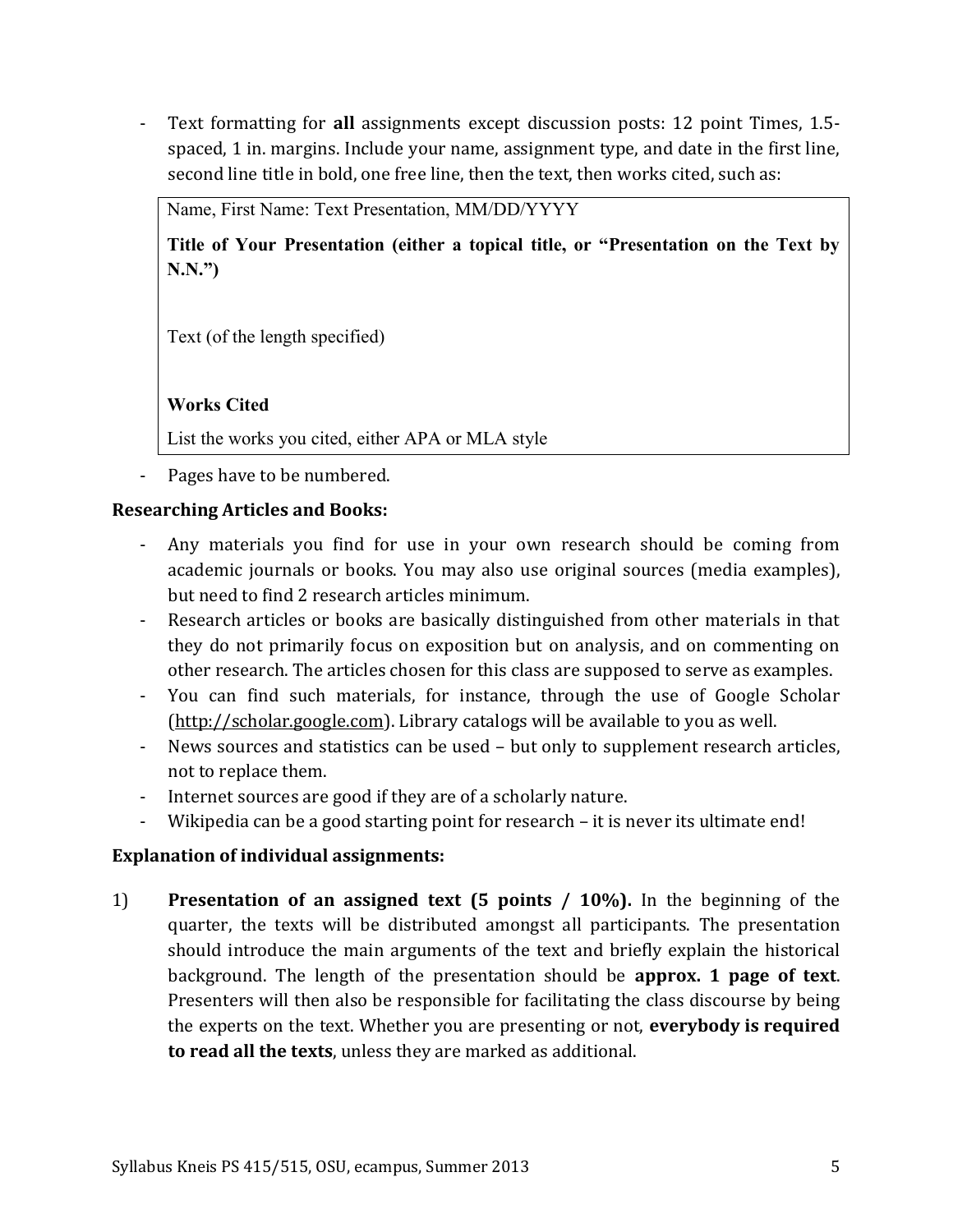### *Additional Guidelines:*

- You are the expert on the text. You can assume everyone else has read the text as well (they should). Nevertheless, recap the major arguments of the text.
- None of the texts holds absolute truth. All of them are written from a specific point of view, with which you may agree or disagree. If you voice any such judgment, you need to provide reasons.
- Prepare up to 2 questions for class discussion.
- For general remarks, see the presentation guidelines in Appendix I, page [15.](#page-14-0)

## *Grading: 5 points total*

- complexity of the argument (3 points)
- correct rendition of the text's argument (½ point)
- correct citations  $(\frac{1}{2}$  point)
- clarity and correctness of writing (½ point)
- handling your responses to questions in the discussion (½ point)
- 2) **Response Paper on the topic of "Politics in the Media**" (**10 points / 20%**). This is an opinion piece which is based upon the seminar readings and discussions. You are supposed to develop a thesis in the beginning, and then develop arguments in support of the thesis, but also hint at possible counterarguments. You do not need to find additional research articles or books. Standard citation methods apply. The paper should be **approx. 2 pages** of text (12 point Times, 1.5-spaced, 1 in. margins) plus bibliography.

# **Due Date: Monday of Week 5, till 8 PM PT**

## *Grading: 10 points total*

- 5 points for complexity of the argument
- 2 points for correct bibliography and correct citation (choose either MLA or APA, see Appendices II and III, page [17,](#page-16-0) and stick to one method throughout your paper).
- 1 point for spelling and language
- 1 point for structure
- 1 point for fulfilling formal criteria (formatting, length, etc.)

## *Penalties for turning it in later:*

- Turning in the assignment late: -1 point per day
- if you turn it in on the same day but later,  $-1/2$  a point
- 3) **Research Presentation** (**10 points / 20%**). Students will present a topic of their own choice to the entire class. The presentation should be **2 pages of text and a powerpoint (up to 10 slides)**. The presentation should ideally be a preparation for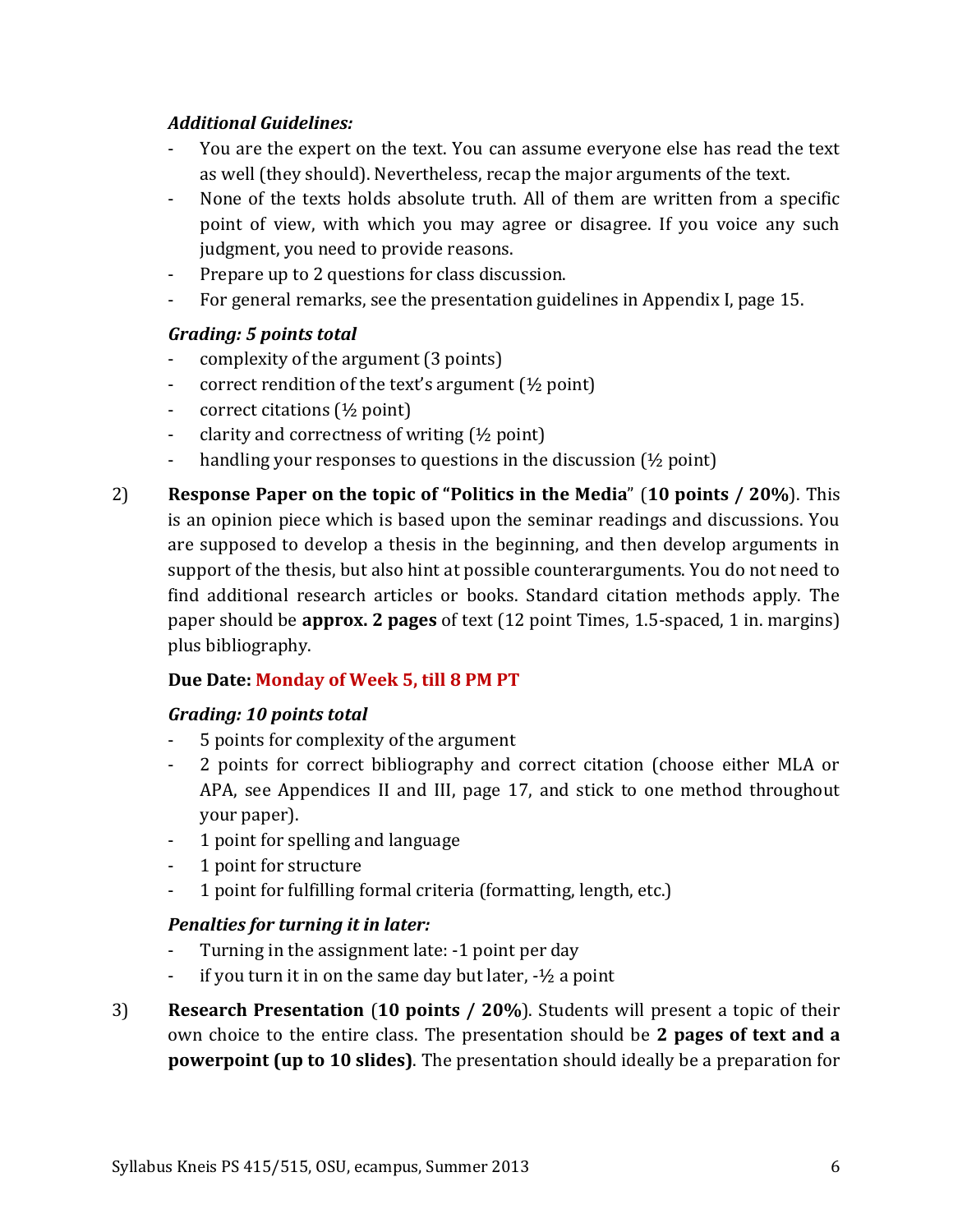the final research paper. You are expected to find 3 scholarly sources for your research that are not part of the assigned reading in class.

## *Additional Guidelines:*

- Find your own topic, and discuss it with the instructor in beforehand via e-mail.
- Find a minimum of 3 new scholarly articles for your research.
- Justify why you think your topic is of relevance.
- Put your own topic into its proper historical and/or political context.
- Structure your argument clearly.
- Prepare up to 3 questions for class discussion.
- For general remarks, see the presentation guidelines in Appendix I, page [15.](#page-14-0)

# *Grading: 10 points total*

- complexity of the argument (5 points)
- correct rendition of the your argument (1 point)
- additional scholarly sources (3 points)
- clarity and correctness of writing (½ point)
- handling your responses to questions in the discussion (½ point)
- 4) **Research Paper on a topic of your own choice** (**15 points / 30%**). This research paper can be based on the preceding research presentation. Unlike the response paper, your focus has to be on analysis rather than on opinion. You are supposed to develop a thesis in the beginning, and then develop arguments in support of the thesis, but also hint at possible counterarguments. You need to use at least 2 of the texts discussed throughout the seminar, and to find at least 3 additional scholarly research articles or books. Standard citation methods apply. The paper should be a minimum of **5 pages of text**, no more than 6 (12 point Times, 1.5-spaced, 1 in. margins) plus bibliography in addition to the allotted pages.

# **Due Date: Monday of Week 9, till 8 PM PT**

## *Grading: 15 points total*

- 5 points for complexity of the argument
- 2 points for correct bibliography and correct citation (choose either MLA or APA, see Appendices II and III, page [17,](#page-16-0) and stick to one method throughout your paper).
- 1 point for spelling and language
- 1 point for structure
- 1 point for fulfilling formal criteria (formatting, length, etc.)
- 1 point per cited article or book that was assigned for class (min. 2 articles or books, max. 2 points)
- 1 point per cited article or book that you individually researched (min. 3 articles or books, max. 3 points)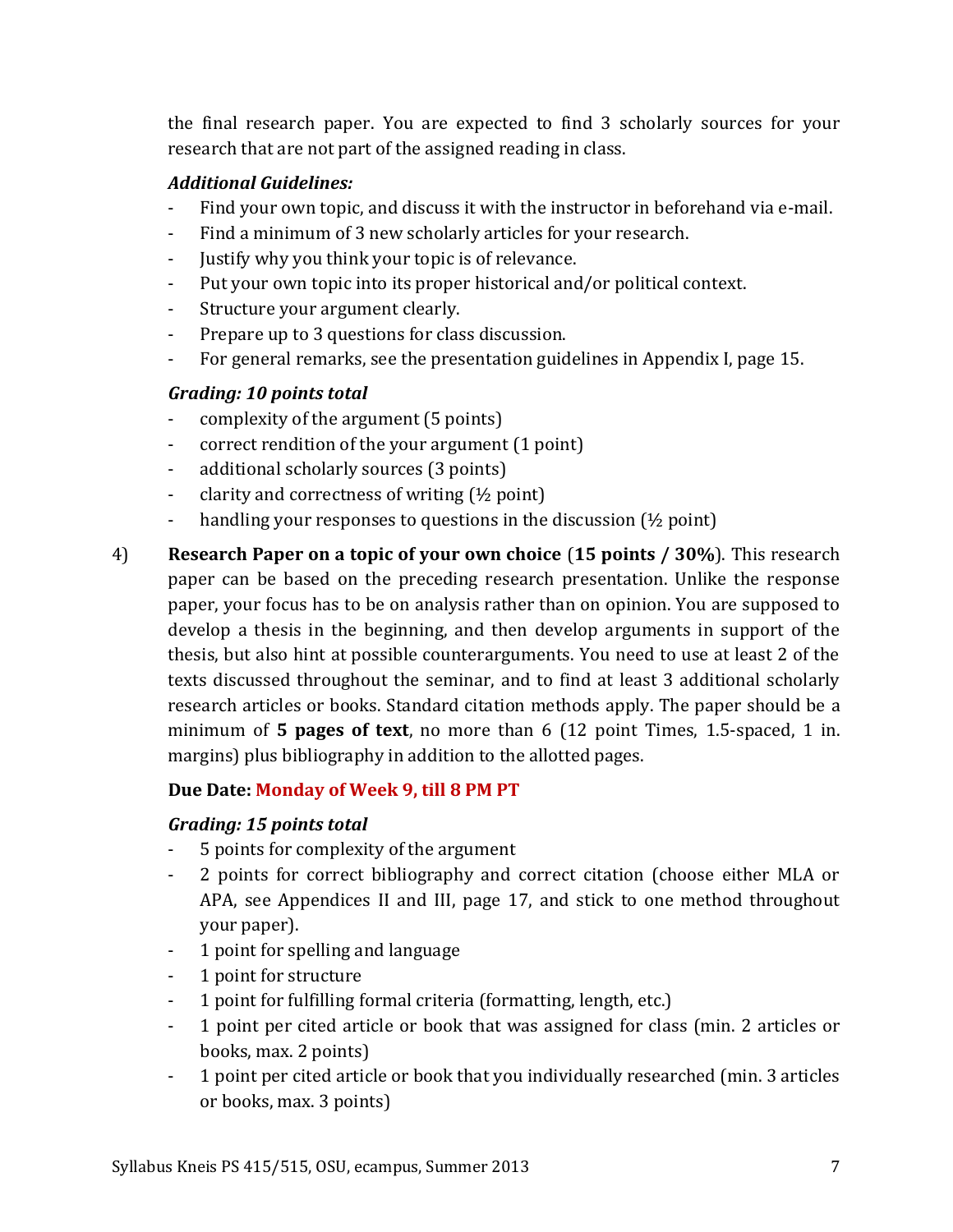## *Penalties for turning it in later:*

- Turning in the assignment late: -1 point per day
- if you turn it in on the same day but later,  $-1/2$  a point
- 5) **Discussion Board** (**10 points / 20%**). Students will have to participate regularly in the Blackboard discussion board.

### *Additional Guidelines:*

- Introduce yourself initially to Blackboard by saying who you are, what your study interests are, and whatever else you would like people to know about yourself.
- Discussions will be graded in terms of frequency of participation and quality of your contributions. Students need to participate on at least 2-3 days per week, starting no later than Wednesday.
- You then need to write **at least 10 posts for blackboard of substantial length and quality**. Quality posts are those that are substantial in content and indicate that the student is engaged with the course readings and content (i.e. posts are not "off the top of your head," but rather demonstrate that you have completed and understood the course readings). Such post cannot just be brief responses of twitter length, or a mere link, but have to be contributions for discussion of at least 2 paragraphs of length which open up a possible discussion topic and/or discuss or introduce a topic and/or provide a thoughtful response to a post opened by someone else earlier.
- You are also expected to respond in other ways, by briefly commenting on other people's comments. These will not be graded, as they are part of the class conversation.

## *Grading: 10 points total*

- 1 point per post, but only a maximum of 10 points

# **6. General Argumentation Rules (for Presentations and Papers)**

- If you refer to somebody or a text, always provide a detailed source. Never say "As Aristotle has said, …" but provide a concrete source. You will find that many quotes are continually misattributed. Do the research.
- Be respectful of others' opinions and arguments, no matter how harshly you may disagree. Any criticism must be aimed at the argument or subject matter ("*argumentum ad rem*"), not at the person ("*argumentum ad hominem*").
- If you disagree with a certain position, make sure you represent it accurately in all its scope, and not as a distorted caricature ("straw man argument").
- Base your argument on a solid database, not just on your own experiences or things you have heard ("anecdotal evidence").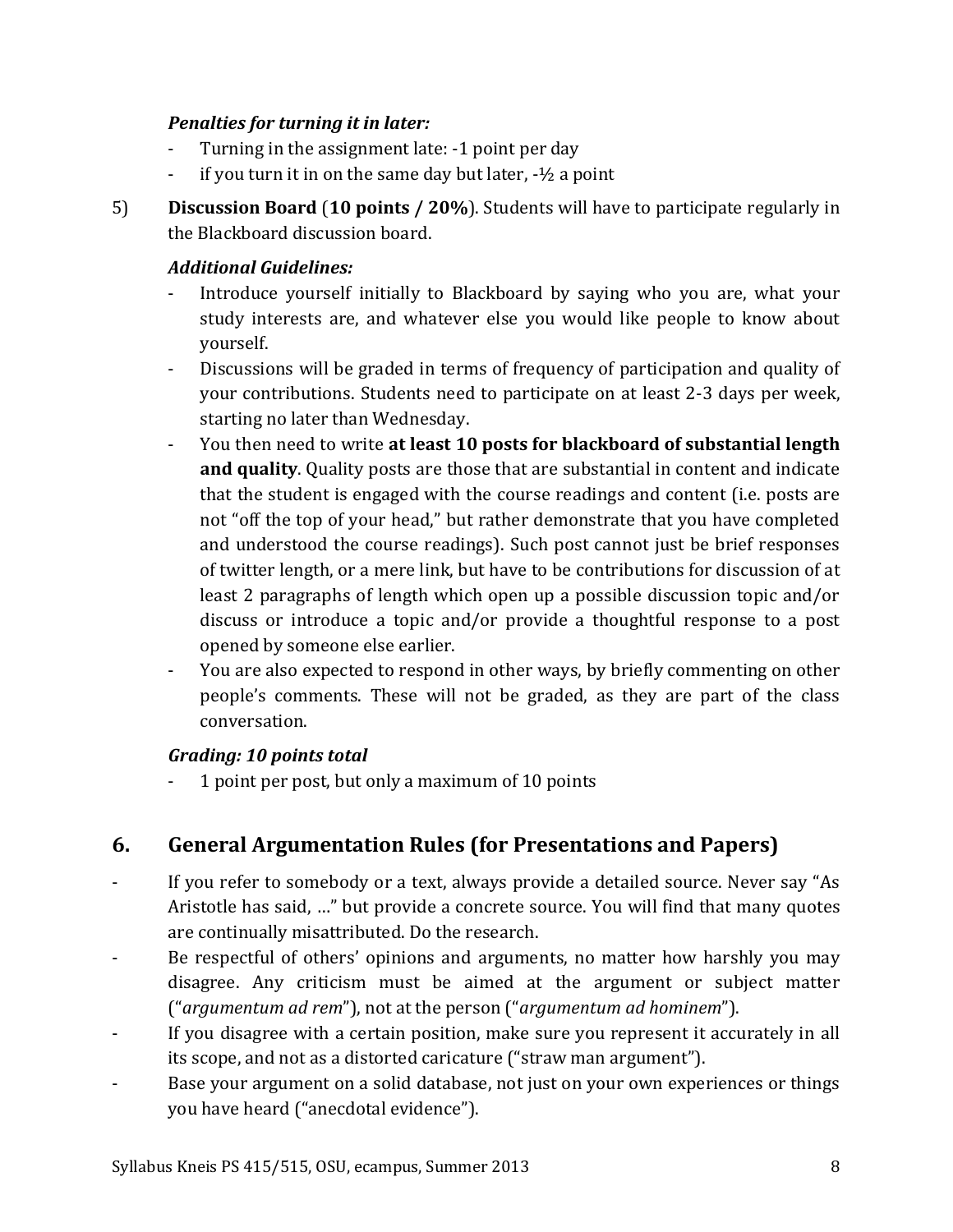- Just because a famous or influential person made a certain argument, does not automatically provide it with legitimacy ("argument from authority").
- Just because something occurs in nature, does not make it good ("naturalistic fallacy").
- See also: www.fallacyfiles.org

# **7. Final Grade Distribution**

Maximum possible points: 50 points

- Text Presentation: 5 points
- Research Presentation: 10 points
- Response Paper: 10 points
- Research Paper: 15 points
- Longer Posts: 10 points

| $\mathbf{A}$ | 95%   | to under or equal | 100% |          | 47.5 to under or equal | 50   | points |
|--------------|-------|-------------------|------|----------|------------------------|------|--------|
| $A -$        | 90%   | to under          | 95%  | 45       | to under               | 47.5 | points |
| $B+$         | 87%   | to under          | 90%  | 43.5     | to under               | 45   | points |
| B            | 83%   | to under          | 87%  | 41.5     | to under               | 43.5 | points |
| <b>B-</b>    | 80%   | to under          | 83%  | 40       | to under               | 41.5 | points |
| $C+$         | 77%   | to under          | 80%  | 38.5     | to under               | 40   | points |
| $\mathbf C$  | 73%   | to under          | 77%  | 36.5     | to under               | 38.5 | points |
| $C-$         | 70%   | to under          | 73%  | 35       | to under               | 36.5 | points |
| $D+$         | 67%   | to under          | 70%  | 33.5     | to under               | 35   | points |
| D            | 63%   | to under          | 67%  | 31.5     | to under               | 33.5 | points |
| D-           | 60%   | to under          | 63%  | 30       | to under               | 31.5 | points |
| $\mathbf{F}$ | $0\%$ | to under          | 60%  | $\theta$ | to under               | 30   | points |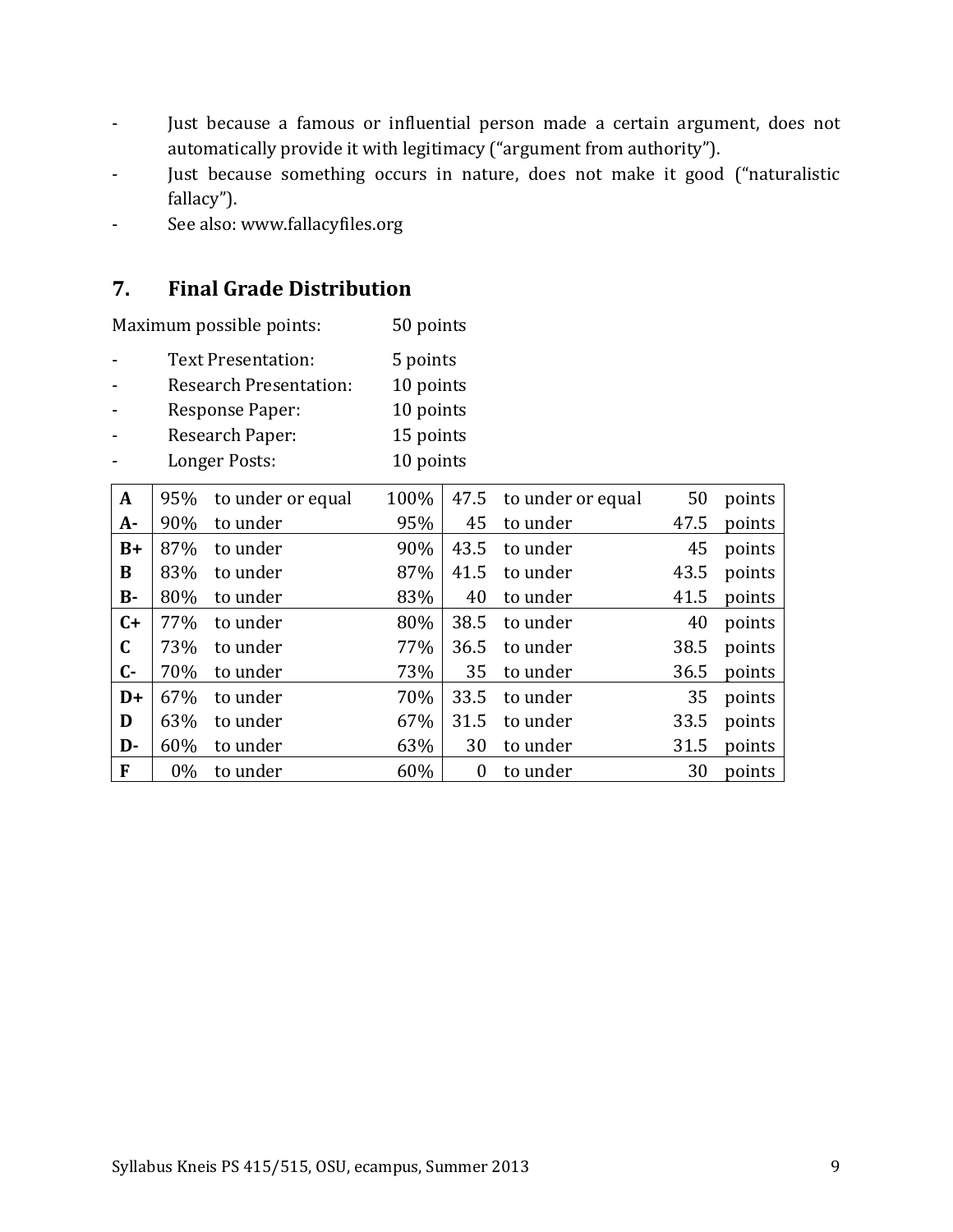# **8. Schedule**

# **UNIT 1: MEDIA AND ITS COMPLICATIONS**

Politics is usually perceived indirectly, mediated through cultural representations that can take many forms. We will begin our journey with an overview of theories that embed political ideas in culture, and that see culture as eminently political.

### *Week 1: Theories of Culture, June 24-30*

Introduction: What is Culture? What are Media? What are Representations?

Introduction to the Seminar, Identification of Key Issues, Initial Discussion

### *Guiding Discussion Questions:*

What is Culture? What is a Representation? How is politics represented in culture? Why is it relevant to analyze this?

### *Activities:*

MICRO-LECTURE 0: Major Themes of the Seminar MICRO-LECTURE 1: Theme 1: Culture and Representations Select the texts you would like to present Write your first introductory discussion points

## *Week 2: Representations as Ideology, July 1-7*

### *Guiding Discussion Questions:*

How are representations ideological? Which representations and media are ideological, which are not? What does ideology mean – what does it do?

### *Activities:*

MICRO-LECTURE 2: Theme 2: Ideology

Text presentations

Continue with the discussion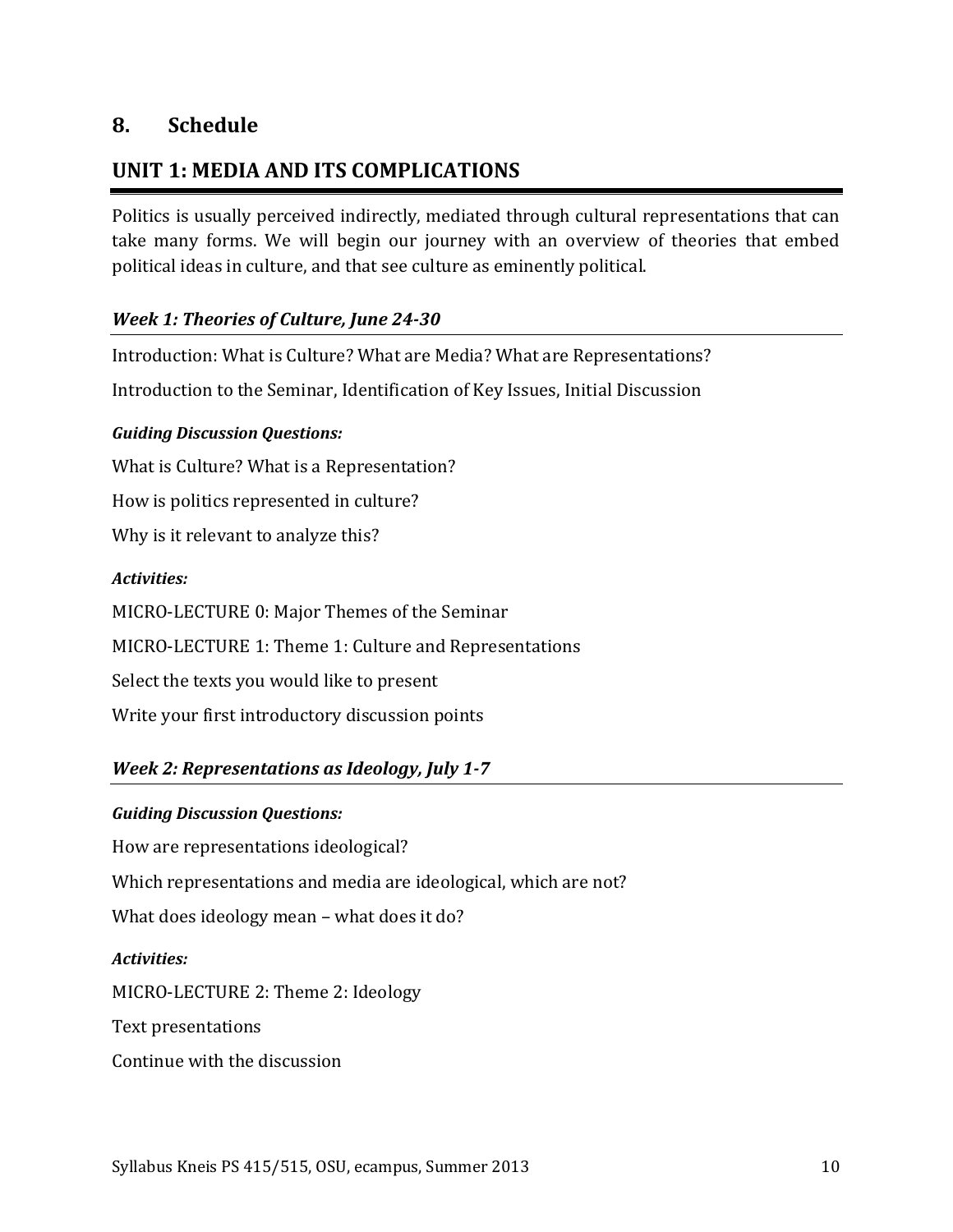#### *Texts to be Presented (up to 2 presenters per text, depending on class size):*

- 2.01 Assmann, Jan. *"Collective Memory and Cultural Identity." New German Critique* 65 (Spring/Summer 19995): 125-133.
- 2.02 Nye, Joseph. "Soft Power." *Foreign* Policy 80 (Autumn 1990): 153-171.
- 2.03 Adorno, Theodor W., Anson G. Rabinbach. "Culture Industry Reconsidered." *New German Critique* 6 (Autumn, 1975): 12-19.
- 2.04 White, Hayden. "The Value of Narrativity in the Representation of Reality." *Critical Inquiry* 7:1 (Autumn, 1980): 5-27.

### *Week 3: Theories of Media, July 8-14*

#### *Guiding Discussion Questions:*

What are Media?

How can we read them?

#### *Activities:*

MICRO-LECTURE 3: Theme 3: Media and Political Rule

Text presentations

Continue with the discussion

Develop thoughts on your response paper on "Reading Culture as Politics" due Week 5

#### *Materials:*

### *Texts to be Presented (up to 2 presenters per text, depending on class size):*

- 3.01 Plato's Theories of Politics, Media and Representation. Excerpts from the *Republic* and *Phaedrus*.
- 3.02 Anderson, Benedict. *Imagined Communities. Reflections on the Origin and Spread of Nationalism.* London, New York: Verso, 1983. 1-46.
- 3.03 Bellah, Robert N. "Civil Religion in America." *Dædalus* 96:1 (Winter 1967): 1-21. Retrieved from: [http://www.robertbellah.com/articles\\_5.htm](http://www.robertbellah.com/articles_5.htm) (05/10/2013). and Bill Moyers interview: [http://www.pbs.org/moyers/journal/archives/bellahwoi\\_flash.html](http://www.pbs.org/moyers/journal/archives/bellahwoi_flash.html)
- 3.04 Kellner, Douglas M., Meenakshi Gigi Durham. "Adventures in Media and Cultural Studies: Introducing the KeyWorks." In: Kellner, Douglas M., Meenakshi Gigi Durham, eds. *Media and Cultural Studies. KeyWorks.* London: Blackwell, 2006. ixxxxviii.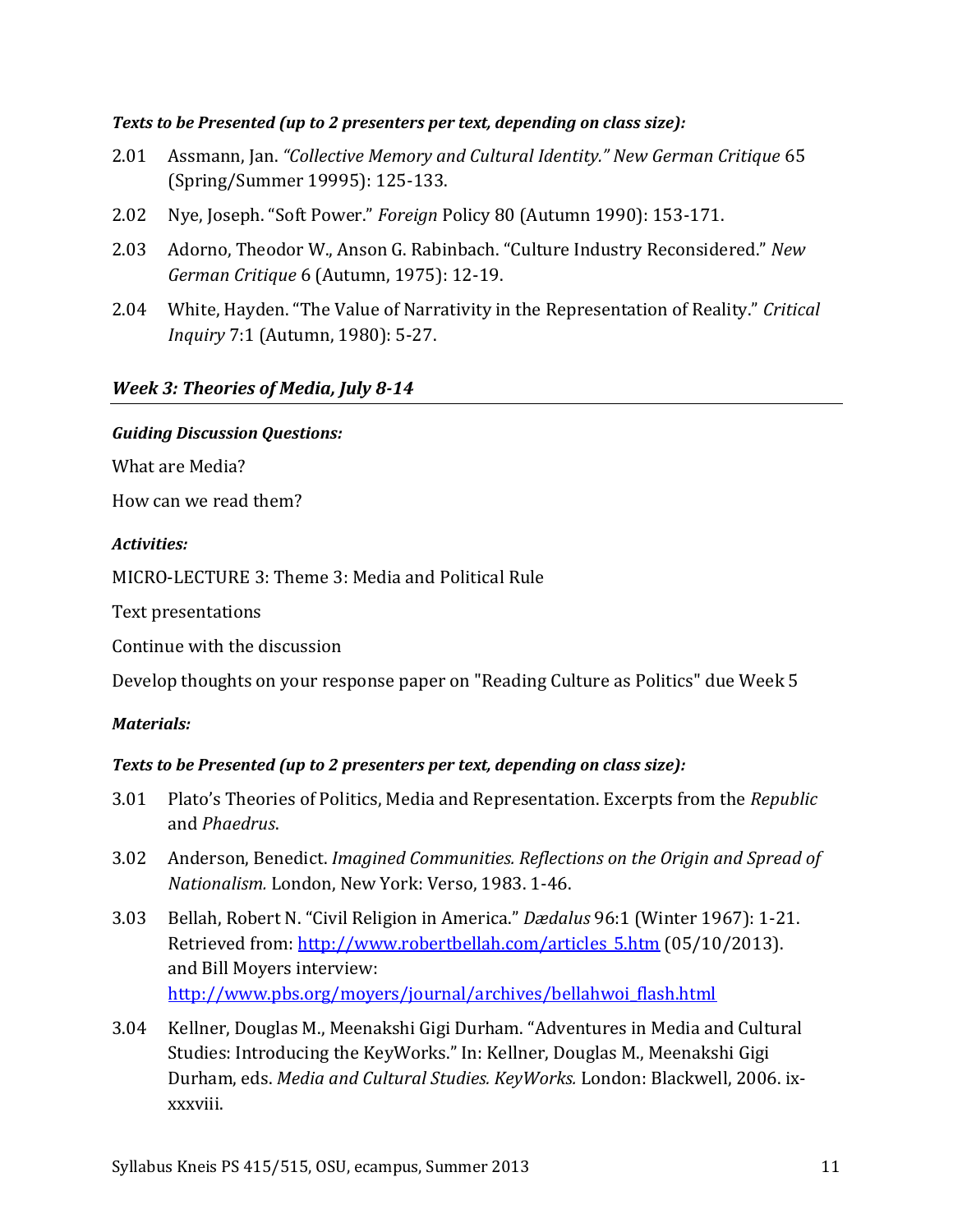### *Guiding Discussion Questions:*

Media discussion will be continued.

How does technology influence media, ideas, and society?

#### *Activities:*

MICRO-LECTURE 4: Theme 4: Media and Technology

Text presentations

Continue with the discussion

### *Texts to be Presented (up to 2 presenters per text, depending on class size):*

- 4.01 McLuhan, Marshall. *"*The Playboy Interview." *Playboy Magazine* (March 1969). Retrieved from<http://www.digitallantern.net/mcluhan/mcluhanplayboy.htm> (05/10/2013).
- 4.02 Federman, M. "What is the Meaning of the Medium is the Message?" (2004). Retrieved from [http://individual.utoronto.ca/markfederman/](http://individual.utoronto.ca/markfederman/%20MeaningTheMediumistheMessage.pdf)  [MeaningTheMediumistheMessage.pdf.](http://individual.utoronto.ca/markfederman/%20MeaningTheMediumistheMessage.pdf) (05/10/2013).
- 4.03 Postman, Neil. "Amusing Ourselves to Death." Address at 1984 Frankfurt Book Fair. Retrieved fro[m http://www.suu.edu/honors/Amusing%20Ourselves.pdf.](http://www.suu.edu/honors/Amusing%20Ourselves.pdf) (05/10/2013).

\_\_\_. "The Information Age: A Blessing or a Curse?" *The Harvard International Journal of Press/Politics* 9:2 (2004): 3-10.

"Five Things We Need to Know About Technological Change." Talk delivered in Denver Colorado , March 28, 1998.

4.04 Poster, Mark. "Global Media and Culture." *New Literary History* 39 (2008): 685-703.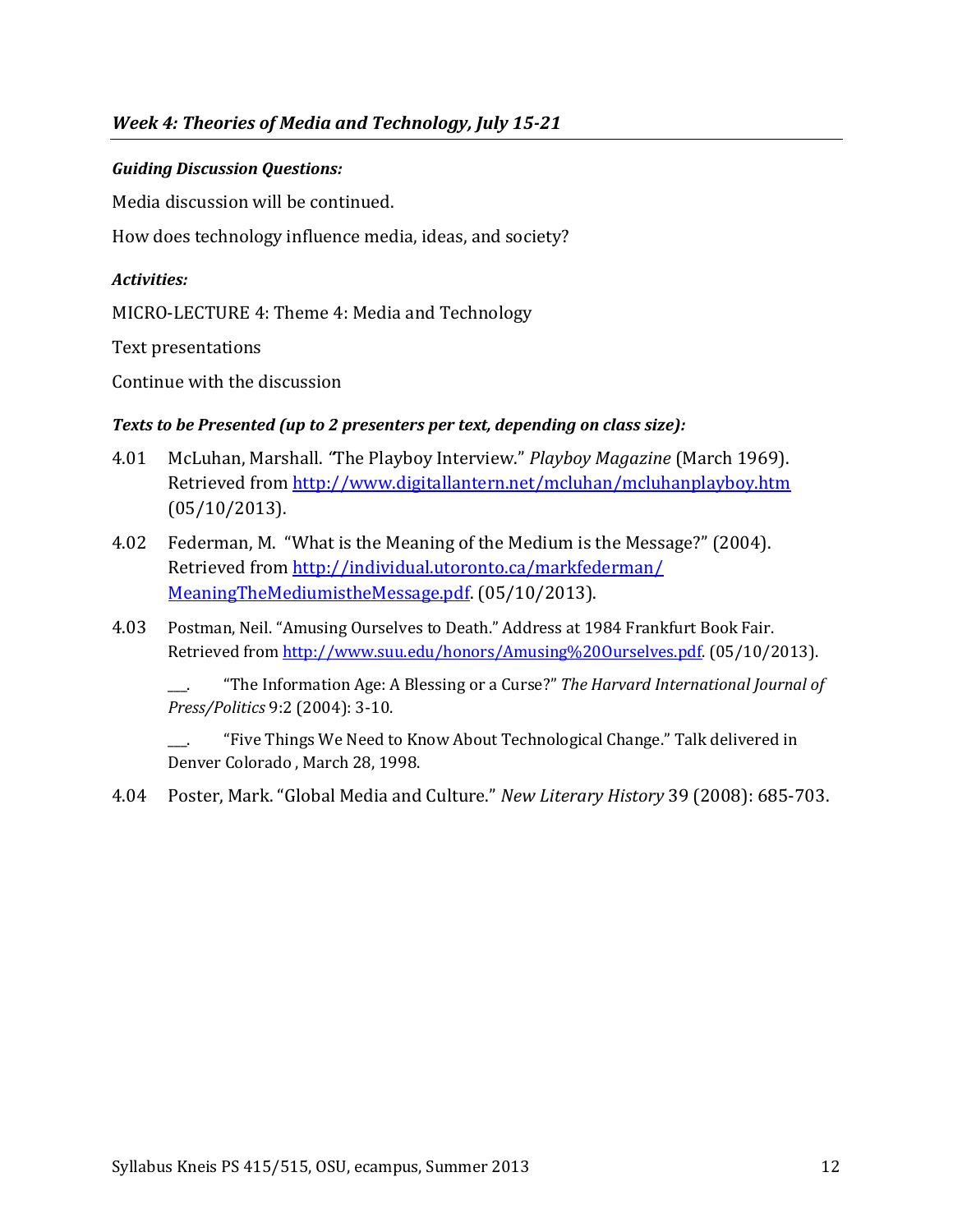# **UNIT 2: STUDENT RESEARCH**

Now that the theoretical background has become clearer, we will investigate how to read representations as political, and how to read how politics is represented in media. While we will talk about some specific representations, students will identify own examples to analyze.

### *Week 5: How to "Read" a Representation / Student Research & Discussion, July 22-28*

#### *Guiding Discussion Questions:*

How do we read representations as political?

How do we read how politics is represented in the media?

#### *Activities:*

MICRO-LECTURE 5: Theme 5: Culture as Political; Politics as Cultural

Identify examples to discuss and analyze, and share that process online

**Response Paper "Analyzing Media" due Monday till 8PM PT via e-mail to philipp.kneis@oregonstate.edu**

Continue with the discussion (trying Google Hangouts maybe?)

#### *Texts to be Presented (up to 2 presenters per text, depending on class size):*

- 5.01 Murfin, Ross C., Johanna M. Smith. "What Is Cultural Criticism?" In: Murfin, Ross C., ed. *Case Studies in Contemporary Criticism: Heart of Darkness.* Boston: Bedford/St. Martin's, 1996. Retrieved from [http://www.usask.ca/english/frank/cultint.htm.](http://www.usask.ca/english/frank/cultint.htm) (05/10/2013).
- 5.02 Barthes, Roland. "The Death of the Author." In: *Image – Music – Text.* Trans. Stephen Heath. New York: Hill and Wang, 1977. 142-148.
- 5.03 Habermas, J., Sara Lennox, and Frank Lennox. "The Public Sphere: An Encyclopedia Article." *New German Critique* 3 (Autumn, 1974): 49-55.
- 5.04 Papacharissi, Zizi. "The Virtual Sphere: The Internet as a Public Sphere." New Media Society 4:9 (2002): 9-27.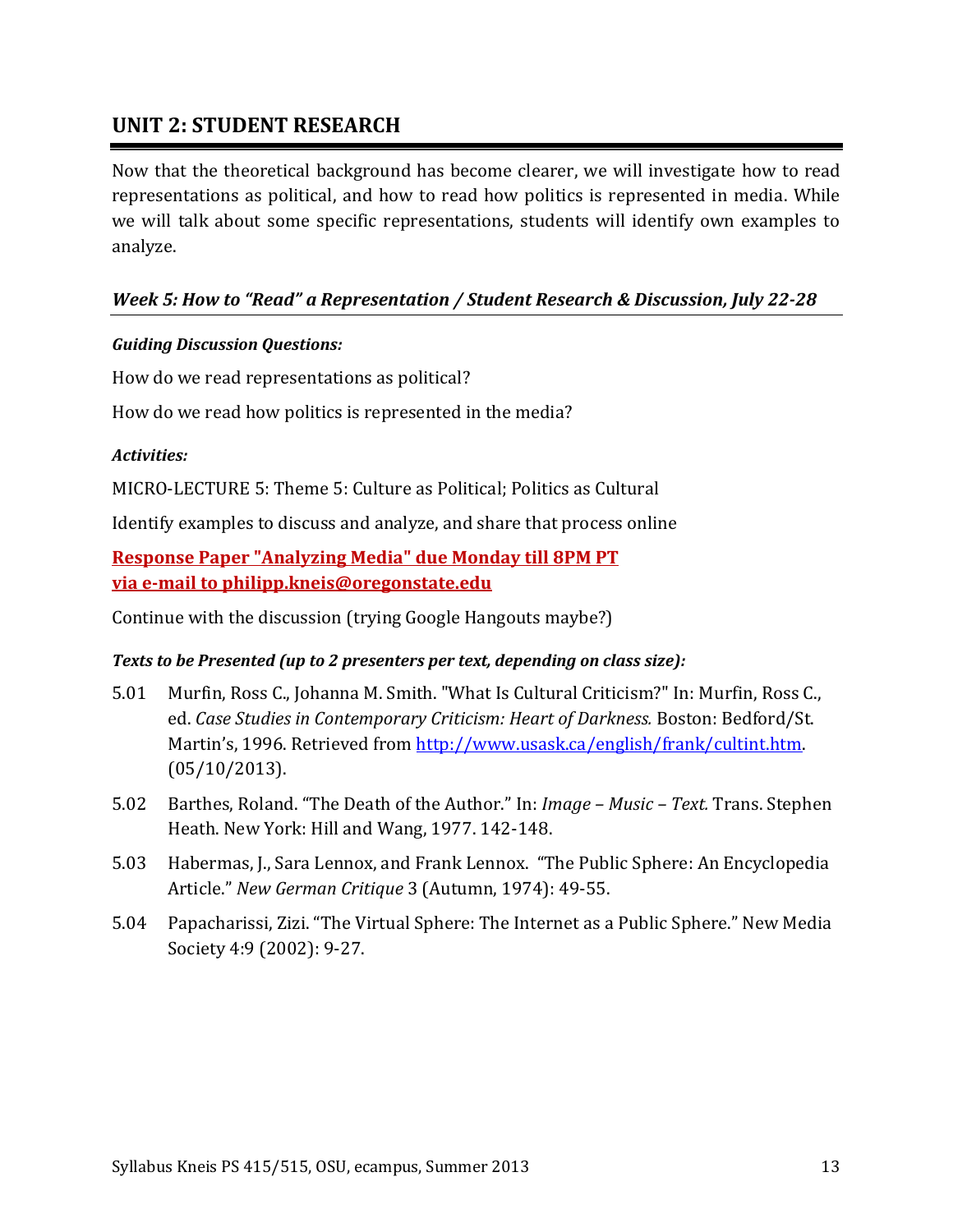#### *Activities:*

Identify examples to discuss and analyze, and share that process online

Class Discussion (trying Google Hangouts maybe?)

# **UNIT 3: PRESENTING YOUR RESEARCH**

#### *Weeks 7: Research Presentation, Aug 5-11*

#### *Activities:*

Present your own research Continue with the discussion

### *Weeks 8: Own Research for Paper, Aug 12-18*

#### *Activities:*

Present your own research

Continue with the discussion

**Send in Final Research Paper by Monday, 8 PM PT, after Week 8 via e-mail to philipp.kneis@oregonstate.edu**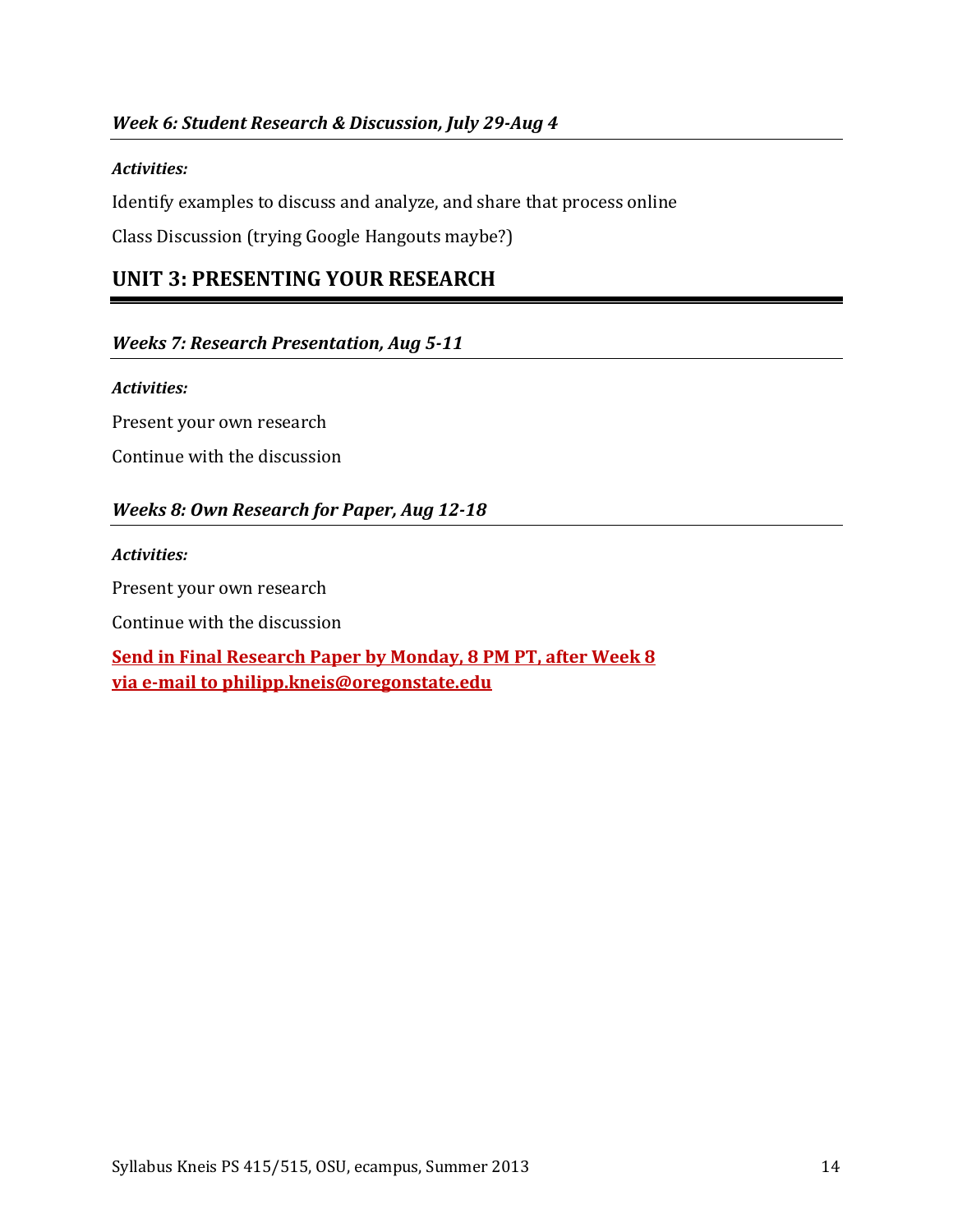# <span id="page-14-0"></span>**9. Appendix I: Presentation Guidelines**

### **9.1. When Introducing a Text**

*These questions need not be answered in that order or that directly – but these issues should be addressed or be kept in mind.*

- What is it about?
- Who is the author? (relevant if important person of history, but no extended biographies in presentation)
- What is the context?
- How is it written?
- What is the line of argument?
- How was it perceived? What has it achieved? (relevant if this text is a historical source or has had a deep impact on a field of research)
- own evaluations

### **9.2. WHEN PRESENTING YOUR OWN ANALYSIS OR ARGUMENT**

*These questions need not be answered in that order or that directly – but these issues should be addressed or be kept in mind.*

- Be transparent: name your sources, provide a handout with a bibliography and a structure of your presentation.
- Provide a clear line of argument
- Prefer analysis over opinion and personal experiences
- Be clear about what is your own analysis, and what is someone else's.

### **9.3. GENERAL PRESENTATION RULES (FOR ORAL PRESENTATIONS)**

- Everybody is nervous. EVERYBODY.
- Everybody makes mistakes.
- Preparation always helps.
- Practice.
- A seminar presentation is supposed to help you to learn.

#### *CONTENT*

- The presentation is not about you.
- It is about the content.

#### *STRUCTURE*

- You are *communicating*, not talking at somebody.
- Make sure you do everything to get your message across in the short time you have.
- Tell them what you're about to tell them.
- Tell them.
- Tell them what you've just told them.
- Intelligent redundancy is good.
- Patronizing is bad.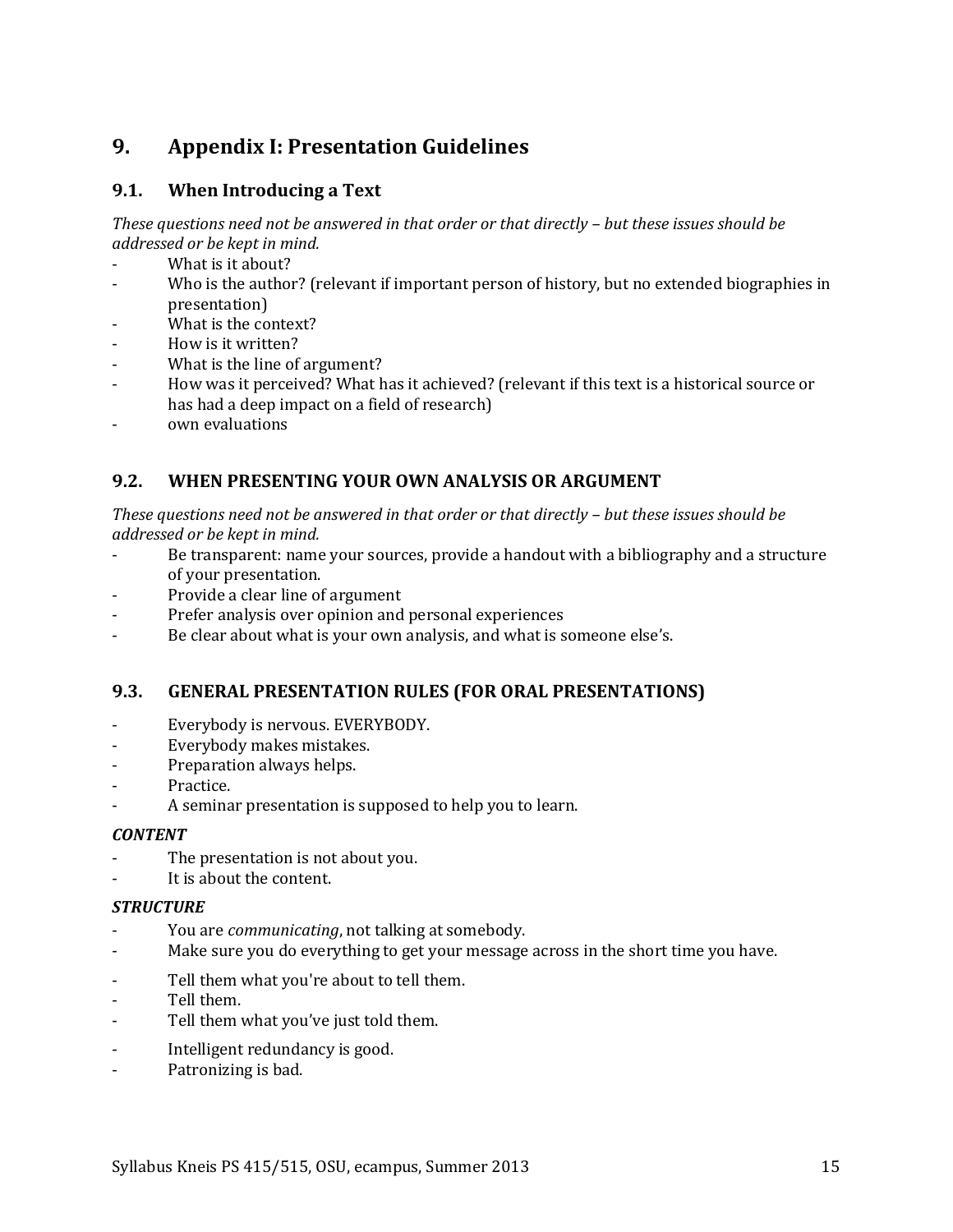#### *MODES OF PRESENTING*

- Do what you feel is most comfortable to you.
- Talk loudly and clearly.
- Make eye contact as much as possible.

#### *Reading out a written text:*

- pro: safety, you tend to forget less, you can formulate better
- contra: inflexible, less communicative

#### *Speaking freely (without notes):*

- pro: flexible, can adapt to audience quickly, communicative
- contra: needs experience, you may forget things, imperfect formulations
- you may compensate with a handout

#### *Speaking freely with notes*

- best of both worlds
- you may even write an introduction & a closing to read out

#### *TIME*

- Time yourself. You have limited time allotted. Test out your presentation beforehand; then add 2-3 minutes. You will always take longer than planned.
- Provide a handout collating your most important findings, central quotes, a bibliography, and your contact information. If you forget to say something important in the presentation, it'll be there.

#### *TECHNOLOGY*

- Use technology only if necessary.
- Only use technology that you know how to handle.
- Be sure to have reliable equipment. If possible, bring your own computer. Apple computer owners: bring an adapter cable for VGA.
- Make backups of your presentation. Make a backup of the backup.
- Be only as fancy as absolutely necessary. Anything flashy that distracts from your message can go.
- Sometimes, a blackboard is enough.
- A paper handout may substitute or supplement a visual presentation. It gives people something to take away.
- Be prepared for tech to break down.

### *ATTIRE*

- Look professional. This is work, it should look like that.
- Respect your audience.
- There will always be a question from the audience you won't like. Be cordial. Admit if you don't know something, promise to get back with more information.
- Know how to react: "Never answer the question that is asked of you. Answer the question that you wish had been asked of you." (Robert S. McNamara, *The Fog of War*, 87:11-87:19)

### *REMEMBER MURPHY'S LAW*

- Nothing is as easy as it seems. Everything takes longer than expected. And if something can go wrong it will, at the worst possible moment.
- Well, hopefully not. But be prepared anyway. Good luck!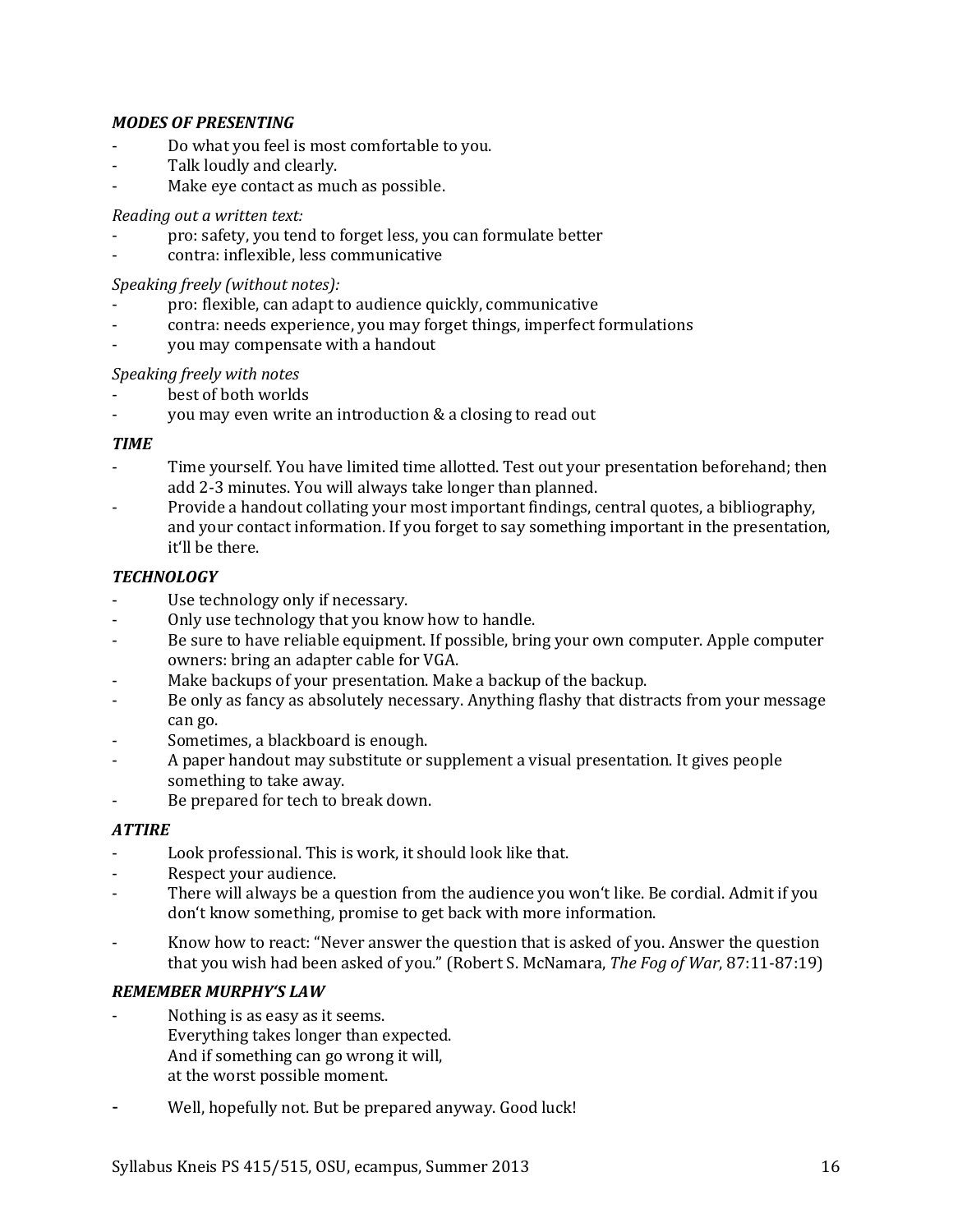# <span id="page-16-0"></span>**10. Appendix II: Citation Guide MLA**

You can use MLA or APA style for citations, see: <u>owl.english.purdue.edu/owl/resource/560/01.</u> The major rules are summarized here, as follows:

#### **Page/font format:**

- Font Size 12 pt (use a normal system font like Times New Roman, Arial, Cambria, etc.)
- Line spacing 1.5
- Footnotes: 10 pt, Line spacing 1
- Indent quotations longer than 3 lines, with 10 pt size font
- Mark omitted parts of a quotation with squared brackets to distinguish them from possible (round) brackets within the quotation:

"*Falling Down* is a smart film, but it struggles [...] to convince viewers that [the hero] represents an ultimately (mythologically) redundant model of white masculinity." (Kennedy 2000: 122)

**Bibliographical reference** in parentheses (Author Year: Page):

Blabla blabla (Soja 1989: 37).

When Works Cited holds more than one title of the same author and from the same year, specify text by adding letters to the publication date:

Blabla blabla (Soja 1989a: 37). Blabla blabla (Soja 1989b: 1).

**Footnotes** should be used only for further comments, not as bibliographical reference.

The **Works Cited** appears at the end of your paper. The format is the following:

#### **For articles in collective volumes:**

Name, First Name. "Article". In: Name, First Name, ed. *Larger Volume*. Publishing Place: Publishing House, Year. Pages.

e.g. Kennedy, Liam. "Paranoid Spatiality: Postmodern Urbanism and American Cinema." In: Balshaw Maria, Liam Kennedy, eds. *Urban Space and Representation.* London: Pluto, 2000. 116-30.

(use ed. for one Editor, eds. for multiple Editors)

#### **For articles in journals or magazines:**

Name, First Name. "Article". Name, First Name. *Magazine Title*. Magazine Number (Year): Pages.

e.g. Foucault, Michel. "Of Other Spaces." *Diacritics* 16.1 (1986): 22-27.

#### **For monographs:**

Name, First Name. *Larger Volume*. Publishing Place: Publishing House, Year. Pages.

e.g. Soja, Edward. *Postmodern Geographies: The Reassertion of Space in Critical Social Theory*. London: Verso, 1989.

**For internet articles:**Name, First Name. "Article." *Main Web Site Title*. URL. Retrieved MM/DD/YYYY.

(or variations, such as organization name or alias in the first place, depending on nature of the web site)

- e.g. Edmunds, R. David. "The US-Mexican War: A Major Watershed." *PBS.*  pbs.org/kera/usmexicanwar/war/major\_watershed.html. Retrieved 09/01/2009.
- e.g. World Health Organization (WHO). *Active Ageing: A Policy Framework*. Geneva: WHO, 2002. who.int/ageing/publications/active/en. Retrieved 08/25/2011.